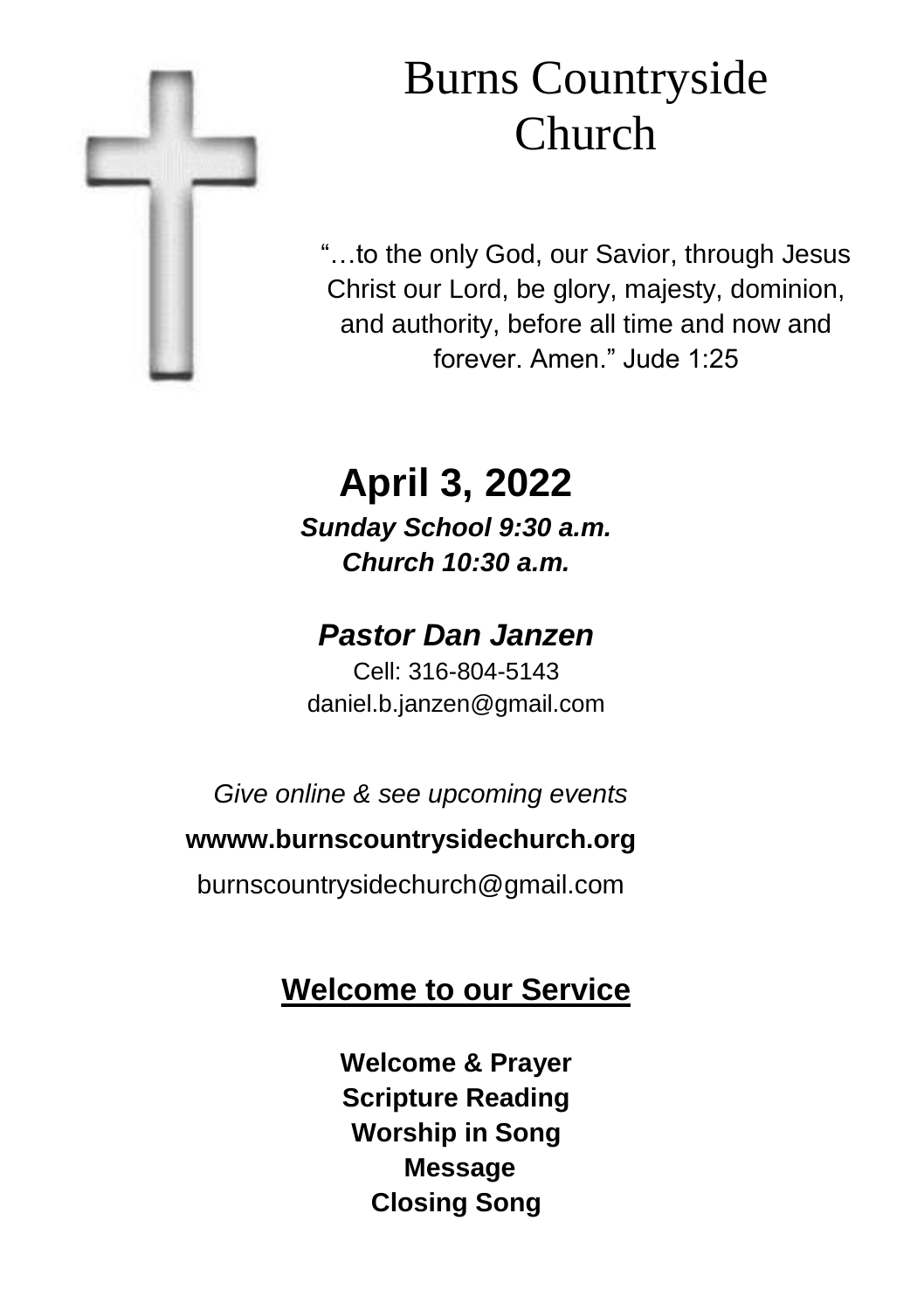#### **Today & Announcements**

- Service Leader: Dan Walker
- Offering today: General
- Scripture reading: Isaiah 56:1-8 Glenn Langenegger

#### **This Week**

- **Tuesday 6:00 a.m.**  Men's Bible Study
- **Tuesday 7:00 p.m**.- Women's Bible Study
- **Wednesday- 6:30 p.m. - 8:00 p.m.**  Youth Group *Sticks and*  Twigs – 7<sup>th</sup> through 12<sup>th</sup> grade

#### **Upcoming**

- **April 7- 6:30 p.m.** Board Meeting
- **April 15- 7:00 p.m.** Good Friday service at Burns Cornerstone Church
- **April 17- Easter Sunday-** potluck breakfast before service
- **June 6-10-** Vacation Bible School

#### **Prayer Requests/Praises**

❖ Gina Britton

.

- ❖ Alice Stuckey
- ❖ Ukrainian/Russian conflict
- ❖ Josh Morgan
- ❖ Harold Lefert
- ❖ Donovan Funk
- ❖ Niomi Thompson
- ❖ Cathy Westfall (Crane)
- ❖ Roberta Tull cancer
- ❖ Eli Parker Jantz family
- ❖ Graber Ministries
- ❖ Melanie's niece Laura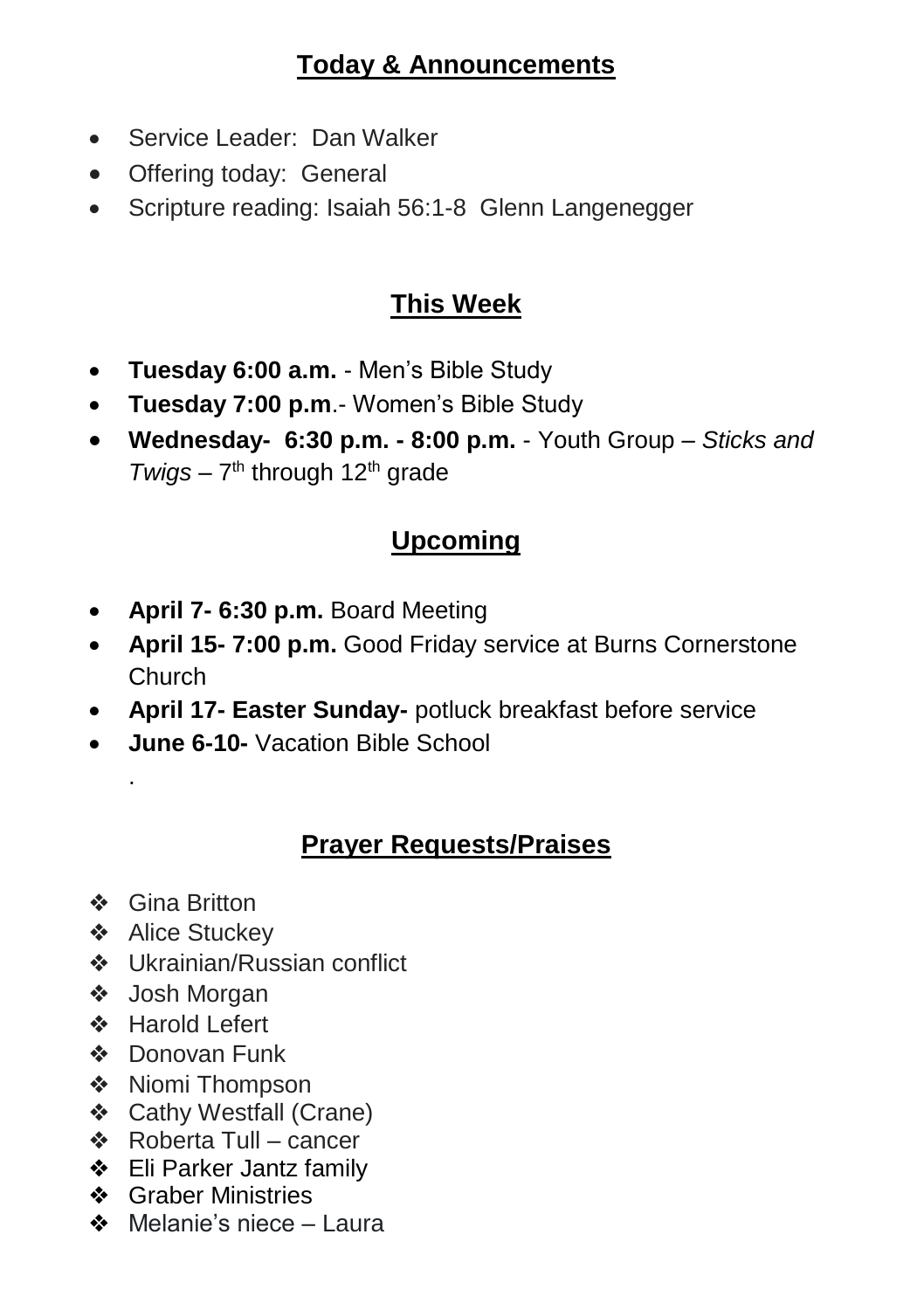❖ Our country, our town, our church & the leaders

#### **Missionaries:**

- $\geq$  Dave and Eileen Barkman Japan
- $\triangleright$  Rudi and Beth Fehr Missouri
- $\triangleright$  Cory and Leslie Young Golden Spur Ministry
- $\triangleright$  Dennis and Cindy Wiens Middle East Sat 7
- $\geq$  Youth Group and Leaders

#### *Interested in joining the church? Contact Pastor Dan if you have any questions.*

#### **Church Elders/Shepherds**

Glenn Langenegger (Chairman), Larry Goodwin, Dan Walker, Todd Wiebe

## **Verse of the Week**:

Romans 1:16

For I am not ashamed of the gospel, because it is the power of God that brings salvation to everyone who believes: first to the Jew, then to the Gentile.